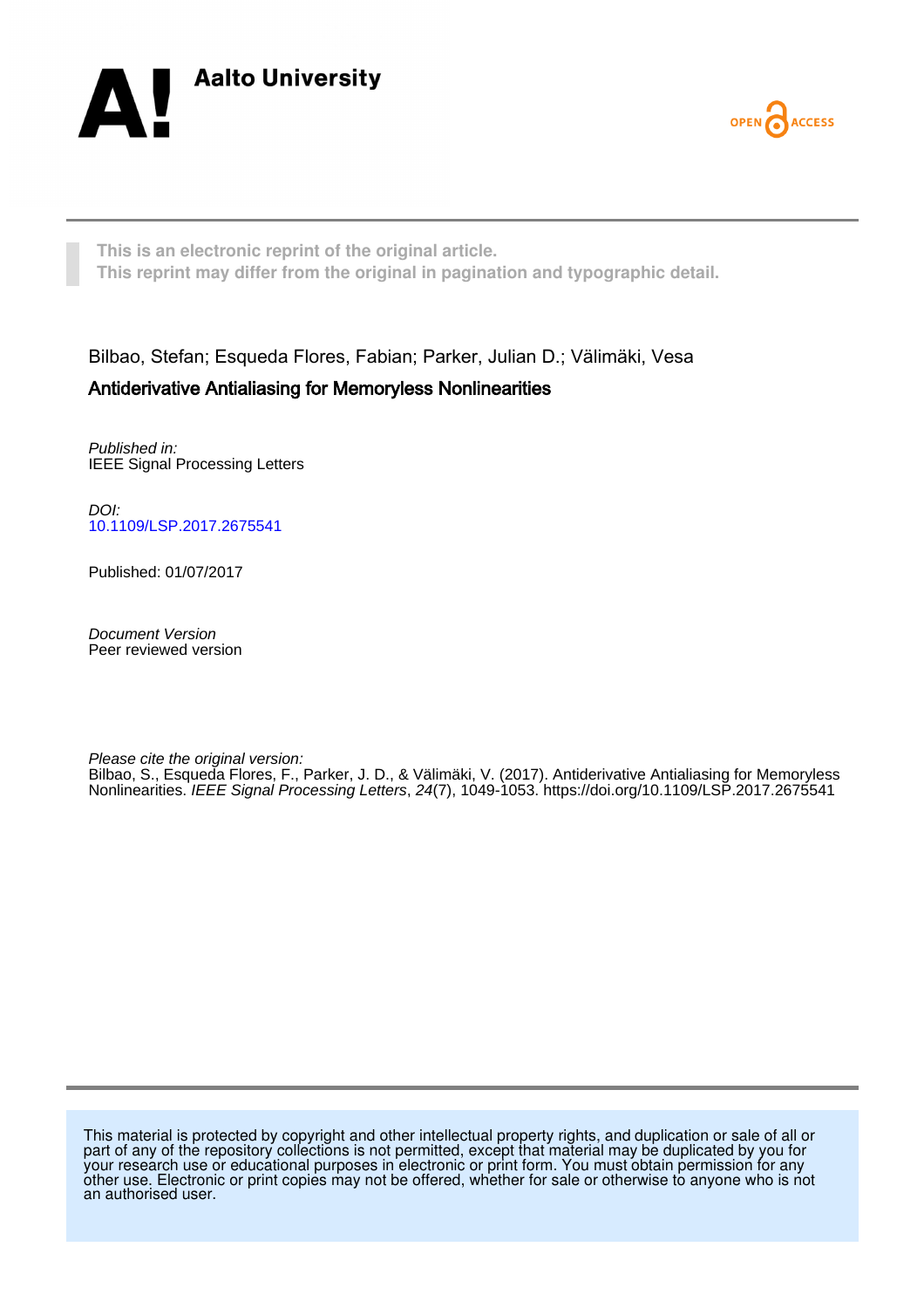# Antiderivative Antialiasing for Memoryless Nonlinearities

Stefan Bilbao, *Senior Member, IEEE*, Fabián Esqueda, *Graduate Student Member, IEEE*, Julian D. Parker, and Vesa Välimäki, Fellow, IEEE

*Abstract*—Aliasing is a commonly-encountered problem in audio signal processing, particularly when memoryless nonlinearities are simulated in discrete time. A conventional remedy is to operate at an oversampled rate. A new aliasing reduction method is proposed here for discrete-time memoryless nonlinearities, which is suitable for operation at reduced oversampling rates. The method employs higher order antiderivatives of the nonlinear function used. The first order form of the new method is equivalent to a technique proposed recently by Parker *et al*. Higher order extensions offer considerable improvement over the first antiderivative method, in terms of the signal-to-noise ratio. The proposed methods can be implemented with fewer operations than oversampling and are applicable to discrete-time modeling of a wide range of nonlinear analog systems.

*Index Terms*—Aliasing, harmonic distortion, nonlinear systems, signal denoising, signal processing algorithms.

## I. INTRODUCTION

**A** LIASING is a fundamental problem in nonlinear signal processing. When a digital signal undergoes a nonlinear operation, its bandwidth is expanded, leading to a spurious LIASING is a fundamental problem in nonlinear signal processing. When a digital signal undergoes a nonlinear mirroring of components back to the baseband. Aliasing is particularly problematic in audio applications. This letter proposes an approach to aliasing suppression suitable for the simulation of memoryless nonlinearities in discrete time.

A commonly used method to reduce aliasing in memoryless nonlinearities is oversampling [1], [2], [3], [4], [5], [6], [7]. In audio applications, the input signal is typically upsampled by a factor of 8 or 16 using an appropriate interpolation filter. When the nonlinear function is applied at the oversampled rate, distortion components will appear at frequencies well above the original Nyquist limit. Under a downsampling/lowpassing operation, such components are suppressed, and aliasing will be negligible. The main disadvantage of oversampling is the proportional increase in the operation count. Interpolation/decimation filters add to the workload per sample.

Other approaches to antialiasing have been proposed for memoryless nonlinearities. Schattschneider and Zölzer [8] introduced a harmonic mixer model for polynomial nonlinearities of finite order. In the harmonic mixer, the nonlinearity is divided into a parallel structure in which each branch has a

Edinburgh EH9 3JZ, UK (e-mail: sbilbao@staffmail.ed.ac.uk).

J. D. Parker is with Native Instruments GmbH, Berlin, Germany (e-mail: julian.parker@native-instruments.com).

nonlinear function of a single order only and the branch input signals are lowpass filtered to assure that no aliasing can occur [8], [5]. A filterbank form was presented in [9]. Thornburg suggested that a nonlinear function could be approximated with a lower-order polynomial to reduce aliasing [1]. However, many useful nonlinear functions, such as the hard clipper [10], [2], [11], [12] and saturating functions [13], [14], [15], [16], [17], [18], cannot be approximated well with a polynomial. Recent work has applied bandlimited correction functions commonly used in oscillator synthesis to reduce the aliasing introduced by hard clipping and rectification [19], [20], [21].

Antialiasing methods of a fundamentally different character have been recently proposed by Parker *et al*. [22]. This method is based on approximating the underlying continuous-time input signal with a piecewise linear function, applying a nonlinear function to it, and convolving the resulting signal with the continuous-time impulse response of a lowpass filter.

In this letter, we present a new discrete-time aliasing reduction method for memoryless nonlinearities, based on discrete differentiation of higher order antiderivatives. The first-order method is equivalent to that in [22]. However, the use of higher antiderivatives leads to increasing levels of aliasing suppression; such methods are distinct from e.g. the secondorder method presented in [22]. Such methods are applicable regardless of the particular form of the nonlinear function; aliasing suppression may be understood, intuitively, in terms of operation over increasingly smoothed forms of the nonlinearity. The proposed idea of differentiating antiderivatives is related to previous antialiasing synthesis methods called the differential polynomial waveform [23], [24], [25], [26], [27], and integrated wavetable/sampling synthesis [28], [29], [30].

This letter is organized as follows. Sec. II discusses the context of this work and the first-order antiderivative antialiasing method [22], which is the starting point for this work. Sec. III derives the new method using higher order antiderivates of the nonlinear function. Sec. IV evaluates the proposed method in terms of signal-to-noise ratio and compares it with the trivial, oversampled, and first-order methods using a hardclipping and a hyperbolic tangent function as examples. Sec. V concludes this letter and lists ideas for further work.

## II. BACKGROUND

This letter deals with memoryless nonlinearities of the form

$$
y(t) = F_0\left(\left(x(t)\right)\right). \tag{1}
$$

Here,  $x(t)$  is an input signal, and  $y(t)$  is an output signal; both are assumed defined for  $t \in \mathbb{R}$ .  $F_0$  is a real-valued mapping,

This work was supported by the European Research Council, under grant number ERC-2011-StG-279068-NESS, and the Aalto ELEC Doctoral School. S. Bilbao is with the Acoustics and Audio Group, University of Edinburgh,

F. Esqueda and V. Välimäki are with the Department of Signal Processing and Acoustics, Aalto University, FI-00076 AALTO, Espoo, Finland (e-mail: fabian.esqueda@aalto.fi; vesa.valimaki@aalto.fi).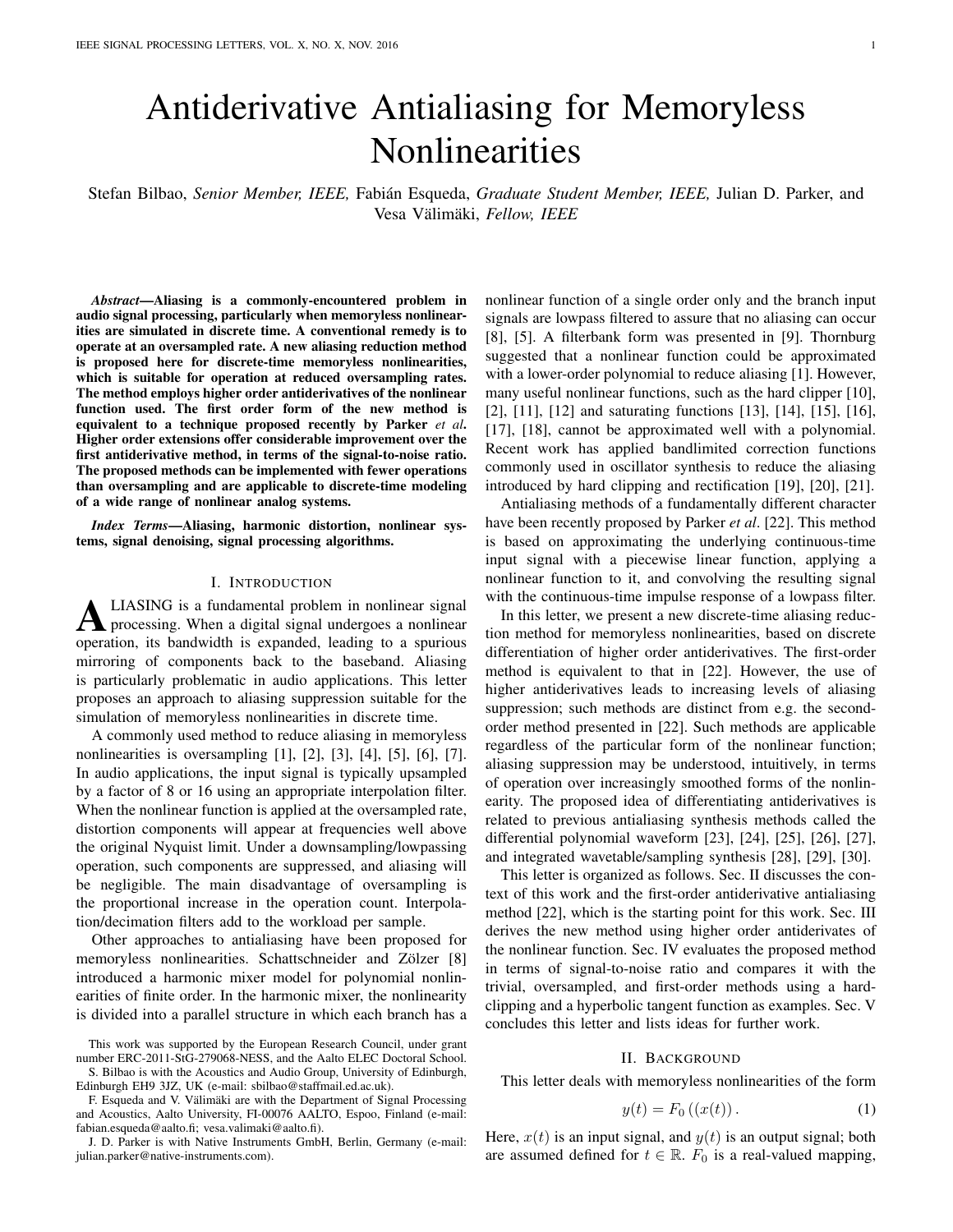

Fig. 1. Input–output relationships for (a) the hard clipper and (b) the hyperbolic tangent.

assumed continuous, but not necessarily differentiable, and in most cases of interest is nonlinear. Two typical examples of memoryless nonlinear mappings are the saturator, defined by

$$
F_0(x) = \frac{1}{2} (|x+1| - |x-1|), \tag{2}
$$

and the soft-clipping nonlinearity, defined by

$$
F_0(x) = \tanh(x). \tag{3}
$$

Fig. 1 shows the input–output relationships for these functions.

In the discrete setting, consider a real-valued input sequence  $x^n$ , for  $n \in \mathbb{Z}$ . Such a sequence could represent samples of the continuous function  $x(t)$ , for  $t = nT$ , where T is a sample period (and  $f_s = 1/T$  is the sample rate), or could be entirely synthetic. A direct approach to discrete-time emulation of (1) is to simply compute an output sequence  $y^n$  as

$$
y^{n} = F_0(x^{n}). \tag{4}
$$

As is well-known, such a trivial implementation generates aliased components, of strength depending on the smoothness of the mapping  $F_0$ , and the amplitude of the input signal  $x^n$ [1], [19], [20]. The usual approach to reducing aliasing is to operate at an oversampled rate, as discussed in Sec. I.

# *A. First-Order Antialiasing*

In a recent paper, Parker *et al*. presented a novel algorithm for the reduction of aliasing in discrete-time memoryless nonlinearities, and suitable for operation at a non-oversampled rate [22]. It takes on a particularly simple form:

$$
y^n = \frac{F_1^n - F_1^{n-1}}{x^n - x^{n-1}}.\tag{5}
$$

Here,  $F_1^n = F_1(x^n)$  represents the first antiderivative of  $F_0$ evaluated at  $x^n$ . The approximation (5) is arrived at after a number of steps. In particular, the input sequence  $x^n$  is assumed drawn from samples of a piecewise linear underlying function  $x(t)$ , which is then convolved with a box function of one sample duration, and then resampled. The convolution operation mentioned above requires the evaluation of the antiderivative of  $F_0$ , leading directly to the form in (5).

In the case of the saturator (2) and the soft-clip nonlinearity (3) the antiderivatives can be given, respectively, as

$$
F_1(x) = \frac{1}{4} \left[ (x+1)^2 \text{sgn}(x+1) - (x-1)^2 \text{sgn}(x-1) - 2 \right],\tag{6}
$$

where  $sgn(\cdot)$  is the sign function, and

$$
F_1(x) = \ln(\cosh(x)).\tag{7}
$$

# III. HIGHER-ORDER ANTIDERIVATIVE ANTIALIASING

Though it is derived using signal processing considerations in [22], one observation that can be made about the antialiasing method (5) is that it represents an approximation to

$$
y(x) = \frac{dF_1}{dx} \quad \text{or} \quad y(t) = \frac{dF_1/dt}{dx/dt}.\tag{8}
$$

It is natural to examine extensions of the method (5), based on repeated antidifferentiation. In particular, consider the extension to *p*th order of  $(5)$ :

$$
y(x) = \frac{d^p F_p}{dx^p} = D^p F_p \quad \text{where} \quad D = \frac{1}{dx/dt} \frac{d}{dt}, \quad (9)
$$

where  $F_p$  is the pth antiderivative of  $F_0$  to within a polynomial of degree  $p - 1$ . It is important to point out that except in special cases, such as the saturator in (2), these are not available in closed form.

# *A. A Numerical Method*

The key operation in (9) is repeated composition with the differential operator  $D$ . In order to construct a discrete-time approximation to the higher order forms in (9), it is useful to take an approach based on operator composition through discrete time approximations to  $D$ . For an arbitrary sequence  $g^n$ ,  $n \in \mathbb{Z}$ , define unit forward and backward shifts  $e_+$  and e<sub>−</sub>, and associated first difference operations  $\delta_+$  and  $\delta_-$  as

$$
e_{\pm}g^{n} = g^{n\pm 1}
$$
 and  $\delta_{\pm} = \pm (e_{\pm} - 1)$ . (10)

Given an input sequence  $x^n$  and a sequence  $q^n = q(x^n)$ , for some nonlinear mapping q, define the operators  $D_-\,$  and  $D_2$ , through their action on the time series  $q^n$  as

$$
D_{-}q^{n} = \frac{\delta_{-}q^{n}}{\delta_{-}x^{n}} \approx Dq(x^{n})
$$
\n(11)

$$
D_2 q^n = \frac{2}{(e_+ - e_-) x^n} \delta_+ D_- q^n \approx D^2 q(x^n). \quad (12)
$$

 $D_$  is a one-sided approximation to D, and  $D_2$  is a centered approximation to  $D^2$ .

Supposing that  $p = 2m + r$ , where  $m = |p/2|$  and  $r =$  $mod (p, 2)$ , then a discrete-time approximation to (9) may be written, in operator form, as

$$
y^n = e_-^m D_-^r D_2^m F_p^n,\tag{13}
$$

where  $F_p^n = F_p(x^n)$  and where the m sample unit delay  $e^m$  is used to render the approximation causal. When written explicitly to orders  $p = 1, 2$ , and 3, the approximation yields

$$
y^n = \frac{F_1^n - F_1^{n-1}}{x^n - x^{n-1}},\tag{14}
$$

$$
y^{n} = \frac{2}{x^{n} - x^{n-2}} \left( \frac{F_{2}^{n} - F_{2}^{n-1}}{x^{n} - x^{n-1}} - \frac{F_{2}^{n-1} - F_{2}^{n-2}}{x^{n-1} - x^{n-2}} \right), \quad (15)
$$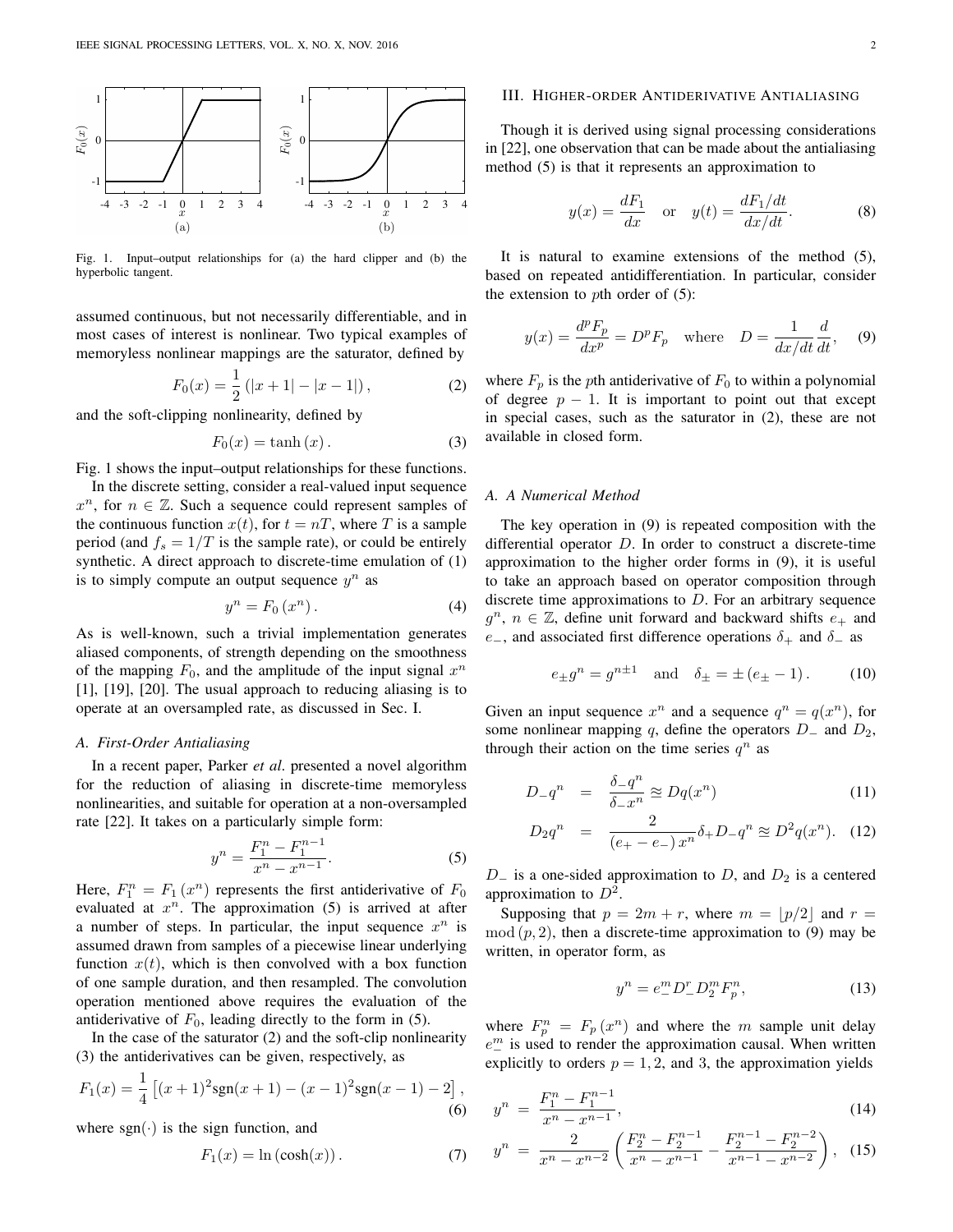and

$$
y^{n} = \frac{1}{x^{n-1} - x^{n-2}} \times
$$
  
\n
$$
\left[ \frac{2}{x^{n} - x^{n-2}} \left( \frac{F_{3}^{n} - F_{3}^{n-1}}{x^{n} - x^{n-1}} - \frac{F_{3}^{n-1} - F_{3}^{n-2}}{x^{n-1} - x^{n-2}} \right) - \frac{2}{x^{n-1} - x^{n-3}} \left( \frac{F_{3}^{n-1} - F_{3}^{n-2}}{x^{n-1} - x^{n-2}} - \frac{F_{3}^{n-2} - F_{3}^{n-3}}{x^{n-2} - x^{n-3}} \right) \right]
$$
  
\n(16)

It can be seen that  $(14)$  is equivalent to  $(5)$ , the method presented in [22]. However, (15) and (16) are its novel extensions. In practice, though aliasing is indeed suppressed, such methods do introduce a degree of linear filtering to the original signal, and thus all evaluation in Sec. IV will be carried out at a  $2\times$ oversampled rate.

#### *B. Precision and Ill-Conditioning*

The operations  $D_$  and  $D_2$  both include divisions by differences of signal values; there is thus the risk of loss of precision or division by zero when the denominator is small. Special approximations are necessary under such conditions.

The discrete-time approximation (13) consists of a sequence of operations of the form  $D_$  or  $D_2$ . Consider a given function  $G_0(x)$  and its first and second antiderivatives  $G_1(x)$  and  $G_2(x)$ , as well as the sequences  $G_0^n = G_0(x^n)$ ,  $G_1^n = G_1(x^n)$ , and  $G_2^n = G_2(x^n)$ .

At time steps *n* for which  $|x^n - x^{n-1}| \leq \epsilon$ , for some threshold value  $\epsilon$ , the following approximation to  $D_$ , obtained through Taylor expansion, may be used:

$$
D_{-}G_{1}^{n} = G_{0}(\bar{x}^{n-\frac{1}{2}}), \quad \bar{x}^{n-\frac{1}{2}} = \frac{1}{2}\left(x^{n} + x^{n-1}\right). \tag{17}
$$

This corresponds to the rule used in [22].

At time steps *n* for which  $|x^{n+1} - x^{n-1}| \leq \epsilon$ , for some threshold value  $\epsilon$ , the following approximation to  $D_2$  may be used:

$$
D_2 G_2^n = \frac{2}{\Delta} \left( G_1 \left( \bar{x}^n \right) + \frac{G_2^n - G_2 \left( \bar{x}^n \right)}{\Delta} \right), \quad (18)
$$

where

$$
\bar{x}^{n} = \frac{1}{2} \left( x^{n+1} + x^{n-1} \right), \quad \Delta^{n} = \bar{x}^{n} - x^{n}.
$$
 (19)

When  $|\Delta^n| \leq \epsilon$ , the further approximation

$$
D_2 G_2^n = G_0 \left(\frac{1}{2} \left(\bar{x}^n + x^n\right)\right) \tag{20}
$$

may be employed.

# IV. EVALUATION

The antialiasing characteristics of the proposed methods are easily observed in the case of a sinusoidal input. Fig. 2(a) shows the magnitude spectrum of a 1661-Hz sinewave (note G#6) with peak amplitude 10 under trivial hard clipping. A sample rate  $f_s = 44.1 \text{ kHz}$  was used for this example. As a reference, Fig. 2(b) shows the spectrum of this signal upsampled by a factor of 6 prior to clipping. To bypass the effects of interpolation/decimation filters, the input signal was



Fig. 2. Comparison of magnitude spectra for a 1661-Hz sinusoidal signal of amplitude 10 under hard clipping: (a) at a sample rate of 44.1 kHz, (b) when oversampled by a factor of 6, and when oversampled by a factor 2, and employing (c) the first-order antiderivative method and, (d)–(e) the proposed second-order and third-order antiderivative forms, respectively. The harmonic components are indicated with circles; all other spectral components are caused by aliasing.

synthesized at the target rate  $f_s = 264.6$  kHz. The nonlinearity clearly introduces high levels of aliasing distortion throughout the spectrum which can be reduced using oversampling.

Figs. 2(c)–(e) show the magnitude spectrum of the 1661-Hz sinewave processed using the first-order antiderivative method presented in [22] and the proposed extension (13) to second and third order. The methods were implemented using twotimes oversampling, i.e.  $f_s = 88.2 \text{ kHz}$ . In particular, aliasing is suppressed more at low frequencies, which is advantageous in audio, because at frequencies below the first harmonic, the audibility of disturbances is limited only by the hearing threshold whereas auditory masking makes high-frequency disturbances between harmonics inaudible [31].

The performance of the proposed methods was evaluated by measuring the signal-to-noise ratio (SNR) for a set of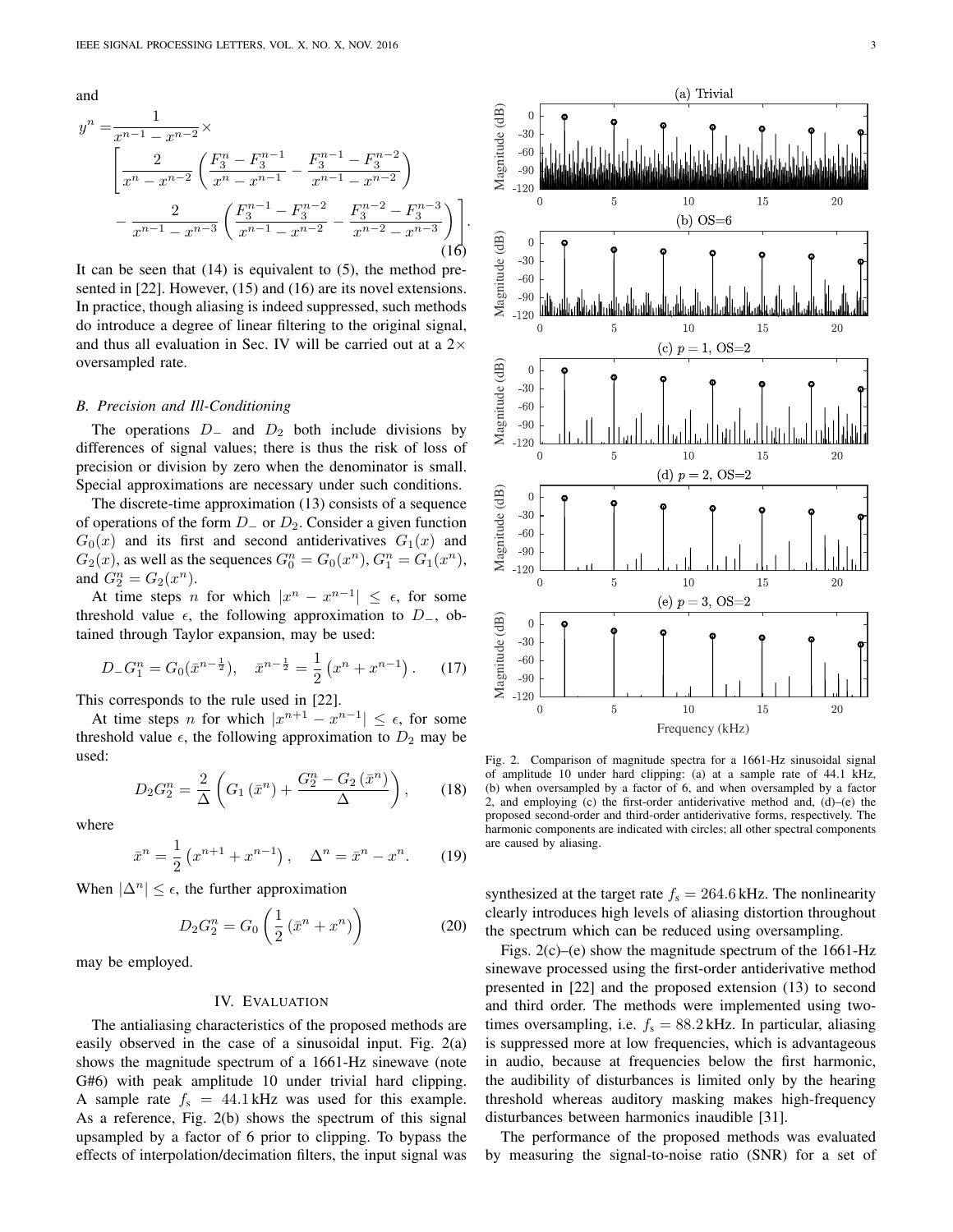TABLE I AVERAGED PROCESSING TIMES (PER SECOND) FOR OVERSAMPLING BY 6 AND THE ANTIDERIVATIVE FORMS

| Nonlinearity       | $OS = 6$ | $p=1$ $p=2$ |                   | $p=3$  |
|--------------------|----------|-------------|-------------------|--------|
| Hard Clipping      | 0.23 s   |             | $0.10 s$ $0.15 s$ | 0.17 s |
| Hyperbolic Tangent | 0.46s    | 0.19 s      | $0.21$ s          | 0.23 s |

sinusoidal inputs. The SNR was defined as the power ratio between the desired part of the signal, and the components generated by aliasing, or residual. Following [23], an ideal alias-free version of each test signal was synthesized using Fourier analysis and additive synthesis. This bandlimited signal was subtracted from the aliased signal to yield the residual. Since in audio applications the SNR is only meaningful at audible frequencies, all signals were lowpass filtered to 16 kHz prior to the SNR evaluation. As before, algorithms (14)–(16) were implemented using an oversampling factor of 2 (i.e.  $f_s = 88.2 \text{ kHz}$ ). Given the high computational costs of evaluating the hyperbolic tangent function and its antiderivatives at every time step, a lookup table (LUT) was employed using cubic Lagrange interpolation. Each LUT was generated by evaluating each nonlinearity at a thousand points between 0 and 10, and employing odd symmetry. Interpolation error relative to analytical values was in the range of  $10^{-15}$ .

Figs. 3(a) and (b) show the SNRs for sinusoidal signals with fundamental frequencies between 1 and 10 kHz under hard clipping (2) and soft saturation (3), respectively. As a reference, trivial audio rate processing and oversampling by factor 6 are also shown. For hard clipping, the second- and third-order forms increase SNR by approx. 15 and 30 dB w.r.t. oversampling by factor 6 [cf. Fig. 3(a)]. In the case of the soft-clipper [cf. Fig. 3(b)], the third-order method outperforms oversampling by 6 for high fundamental frequencies. At lower fundamentals the SNRs lie above 96 dB, which can already be considered sufficient for 16-bit audio (CD quality) [32].

The third-order form requires one nonlinear function evaluation, one multiplication, one addition and two divisions per output sample. The remaining calculations correspond to previous evaluations and can be stored in memory. For comparison, the four methods discussed here were run in Python on an Apple iMac with an Intel Core i5 (2.7 GHz) processor with 16 GB of 1600 MHz DDR3 RAM. A 10-second linear sine sweep from 1–10 kHz with input gain 10 was used as an input signal. As before, the hyperbolic tangent and its antiderivatives were implemented using LUTs. Table I compares the average computation times per second for oversampling by factor 6 and the antiderivative forms. These results demonstrate that the proposed methods are more efficient than oversampling. In practice the additional cost of interpolation/decimation filters required for oversampling must also be taken into account, constituting a further advantage of the antiderivative methods.

# V. CONCLUSION AND FURTHER WORK

A new approach to antialiasing for discrete-time nonlinearities has been presented here. It is of a general character,



Fig. 3. SNR of sinewaves under (a) hard and (b) soft clipping implemented trivially  $(f_s = 44.1 \text{ kHz})$ , oversampled by 6 (OS = 6), employing oversampling by factor 2 and, the first-order method  $(p = 1)$  and the proposed antiderivative forms  $(p = 2, 3)$ .

more efficient than oversampling, and does not depend on the particular type of nonlinearity, or on a simplification of its functional form. It is presented here as a family of methods of increasing order  $p$  of antidifferentiation in the nonlinearity, leading, ultimately, to an increasing degree of aliasing suppression. As is natural, computational cost also scales with the order  $p$ . There remain many open questions and avenues of future research.

A series of discrete approximations to (9) is given in (13) which a) maintain the nested structure of the underlying equation, and b) for a given order  $p$ , are minimal in terms of the number of signal values used to compute an approximation, which is  $p + 1$ . An inherent characteristic of this family of methods is that of spectral shaping of the output; though aliasing is suppressed, there can be some attenuation of the signal in the high frequency range. Additional linear filtering is one option in this case, as suggested in [33], [34] for antialiased oscillators. Given that neither property a) nor b) is necessary in the approximation of (9), generalisations beyond the nested structures presented here could aid in finding antialiasing methods for which such attenuation is reduced.

Only the single memoryless nonlinearity has been discussed here. A logical extension will be to multiple such nonlinearities in a feedback setting, as it is currently one of the main applications of virtual analog modeling in audio [35], [36], [37], [38], [12]. A major new consideration will be the determination of numerical stability conditions for such antialiasing methods, and will form the basis for future investigations.

### VI. ACKNOWLEDGMENT

The main part of this work was conducted in June 2016, during a visit by F. Esqueda, J. D. Parker, and V. Välimäki to the University of Edinburgh.